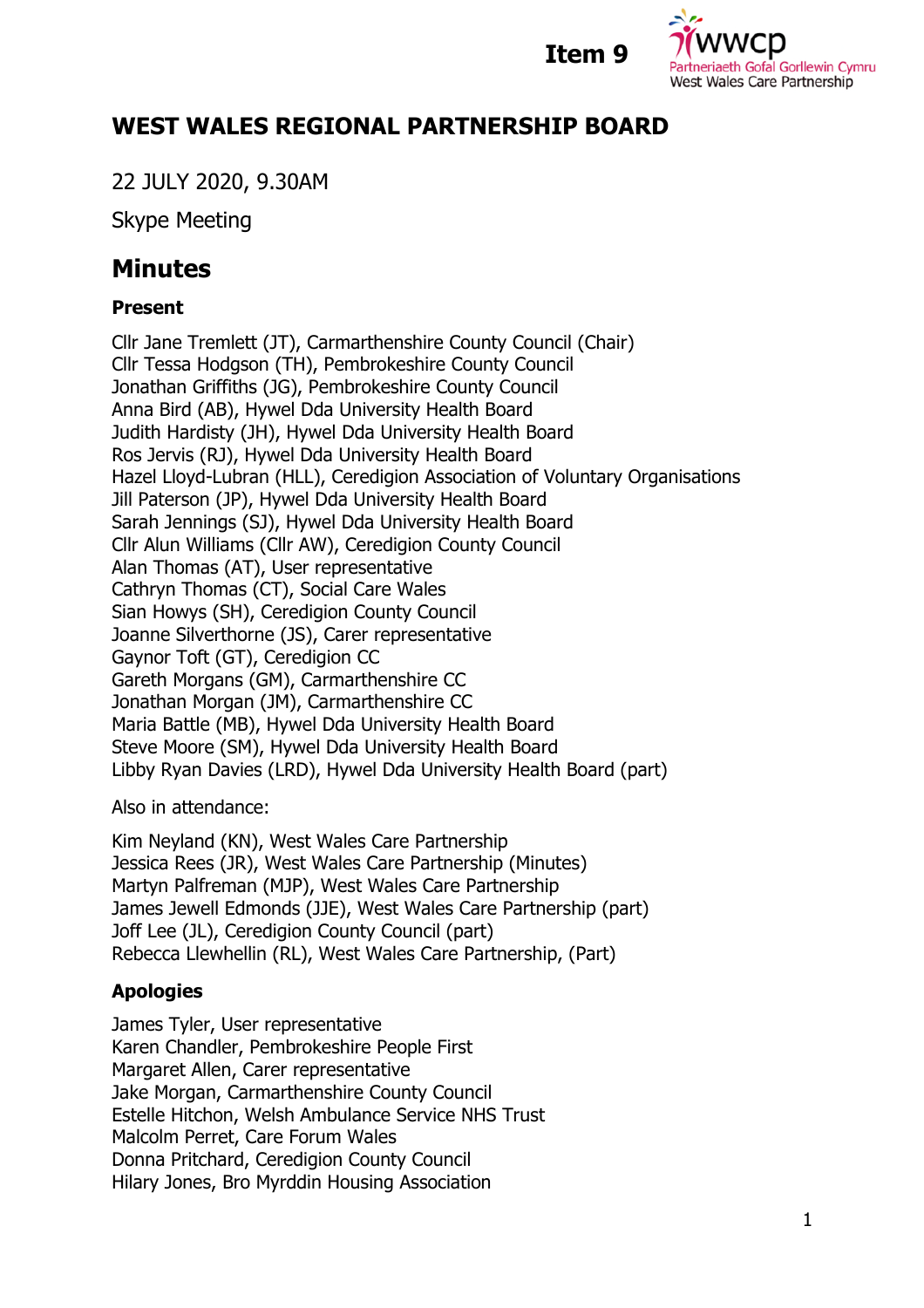## **1. Welcome and introductions**

The Chair welcomed attendees to the meeting. MJP advised that Jonathan Griffiths and Councillor Hodgson were attending to matters locally but aimed to join the meeting at some stage.

## **2. Apologies**

Apologies were noted.

## **3. West Wales Carers' Development Group Annual Report 2019-20**

The Chair advised that the Annual Report for 2019-20 had been circulated to members prior to the meeting. It was noted that the Report outlined work taken forward over the previous year to support three Welsh Government priorities, namely:

- Supporting life alongside caring
- Identifying and recognising carers
- Providing information, advice and assistance

The Chair welcomed JJE, a Graduate Trainee with the West Wales Care Partnership, to present highlights from the report and findings from a recent survey undertaken by the West Wales Carers' Development Group (WWCDG) to inform the regional strategy. The survey had attracted a commendable response rate of 558 people, with 46% of respondents coming from Pembrokeshire, 35% from Carmarthenshire, 18% from Ceredigion and 2% from outside the region. It focused on a number of themes as follows:

- Identification of carers, support needed in their caring role and how this was accessed – the most frequently cited support requirement was for respite
- Impact of the caring role  $-64%$  agreed that it had an impact on their physical and mental wellbeing
- Impact of not receiving appropriate support (chiefly increased stress and anxiety)
- Provision of information and advice  $-75%$  of respondents had accessed the Carers Information Service in the past 12 months
- Carers' assessments  $-81\%$  of carers had not received an assessment and  $11\%$ of those that had had waited for more than 6 months to receive it
- Impact of Covid-19 there had been some partial benefits e.g. in relation to caring whilst working from home, although increased pressures were reported, including isolation and the effect of people having to shield. Practical support offered during the pandemic, including shopping and collecting medication and virtual support from peer groups were highly valued.

Highlights from the report were provided as follows:

- Commencement of a regional Employers for Carers membership and establishment of a formal steering group to support the roll out;
- Completion of Phase 3 of the Carers Resilience and Well-being pilot in Ceredigion:
- Roll out of the new Social Care Wales national Carer Aware e-learning course;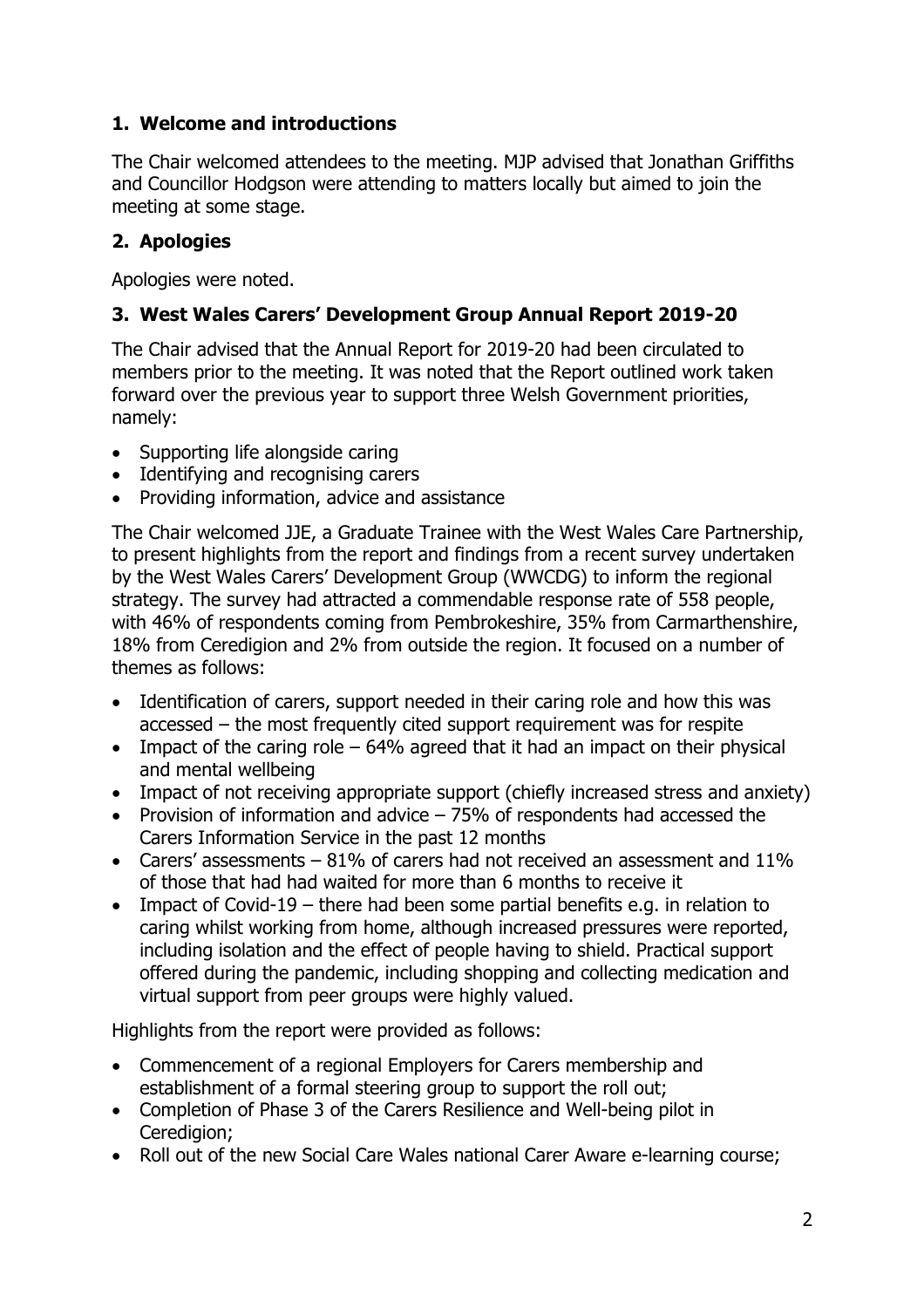- Development of a carers needs assessment quality assurance framework and audit tool;
- Identifying new and innovative approaches to respite services;
- Launch of the redesigned Investors in Carers scheme;
- Commencement of a Carer Officer project in our four acute hospitals to improve engagement of Carers in discharge planning arrangements.

AB advised that in response to the survey, key priorities for the partnership were being identified within a regional Carers' Strategy which would be supported by an annual action plan.

CllrAW noted the low number of carers in receipt of an assessment was a cause for significant concern and suggested that more work was needed to ensure this statistic was significantly reduced. SH commented that the pathway to a carer's assessment needed to be made clearer. It was agreed that a position statement from each county, providing information on how they were looking to improve performance locally, would be helpful. This would be obtained. **ACTION: MJP**

SH asked whether the survey had included specific questions for parents caring for young adults. AB advised this had not been examined specifically but would be a focus for future engagement work. JH enquired as to whether there were any ideas on how 'hidden' carers could be encouraged to participate in future engagement exercises and to seek appropriate support. AB acknowledged this to be an ongoing challenge but drew attention to the numerous initiatives across the region aimed at encouraging carers to come forward and seek support.

HLL commended JJE on his presentation and welcomed the emphasis on how the partnership had worked effectively together in response to Covid-19. AB thanked JJE on behalf of the WWCDG for all the work he had undertaken during the past 12 months in supporting its work programme. MJP reiterated this and thanked him for his contribution to the partnership, including to the regional workforce agenda. He also took the opportunity to thank JS as carer representative for the RPB for her continued input to the regional carers' agenda.

#### **4. Hywel Dda University Health Board Transformation Steering Group Update**

The Chair welcomed SM and RLD to present this item. SM stated that experience of the pandemic in West Wales had been multi-faceted. Impact had included a 50% drop in Emergency Department attendance and reductions in cancer referrals. The region had been the leader in Wales for Test, Track and Trace (TTP) and field hospitals.

SM provided highlights of work undertaken by Hywel Dda UHB to assess the impact of and learn from the experience of Covid-19. This included:

- Establishment of a multi-agency Transformation Steering Group (TSG) with the aim of:
	- Learning from the pandemic and the local response to it, looking outwards to global evidence, inwards to feedback from staff and others and back to the experience of previous pandemics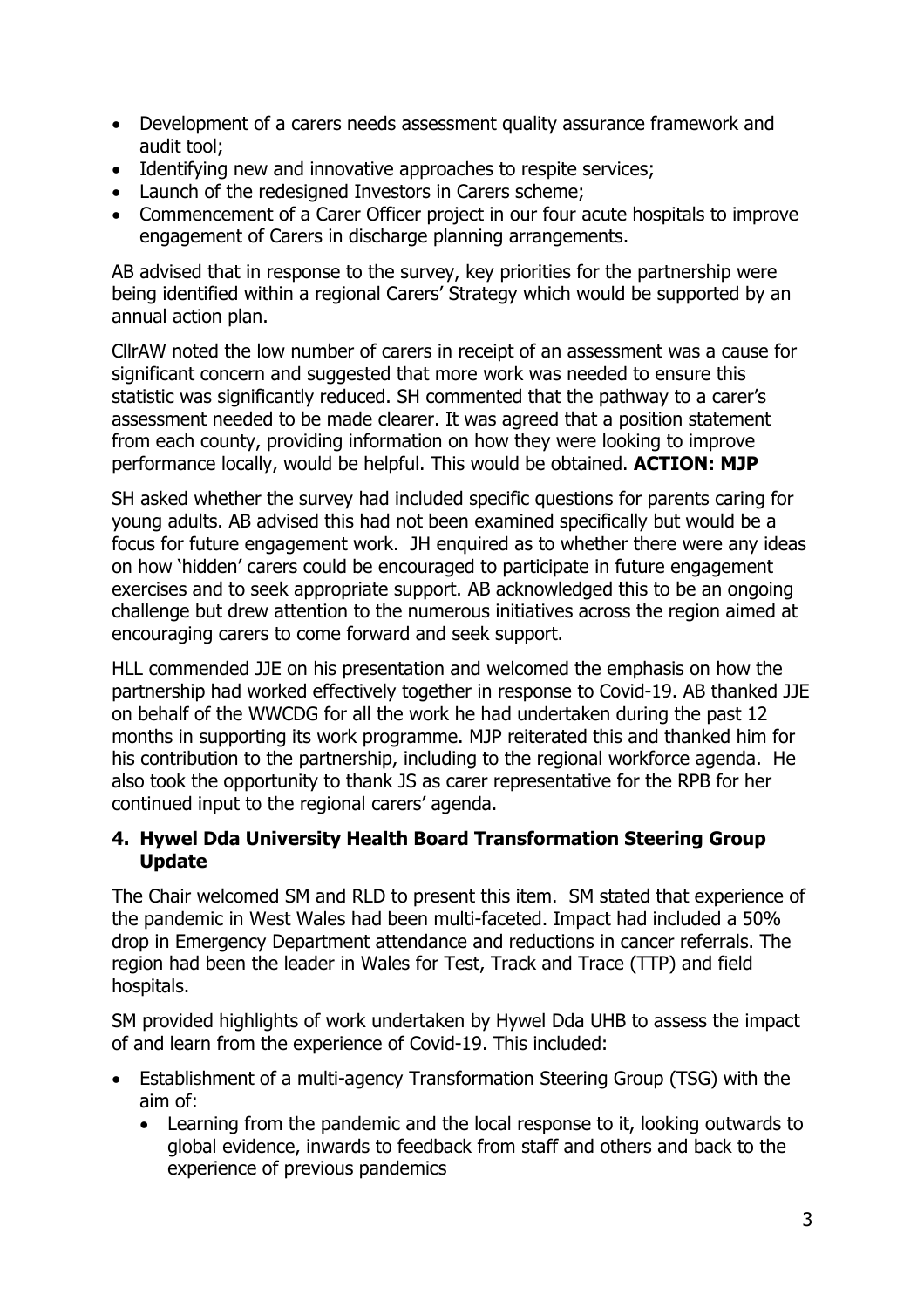- Translating the learning into practical actions
- Transforming health and care services in the immediate term and over the duration of the health and care strategy
- Production of a Strategic Discover Report, setting out learning and practical application and including an assessment of delivery against the health and care strategy. This would enable to UHB to authorities change and innovation building on this, moving forward. The focus would be whole system rather than merely health. Virtual events involving a range of stakeholders had taken place the previous week to help shape priorities moving forward and feed into the TSG.

LRD spoke further on the Strategic Discover Report, which would be circulated to members following the meeting. 100 local leaders had been interviewed and their vires elicited on what had worked well during the pandemic and views had also been captured via an online survey. The report set out a vision on how HDUHB would seek to support the community moving forward, using the Hywel Dda 'Teulu Jones' as a lens.

MJP advised that the Integrated Executive Group had begun to engage with colleagues on the question of how the work of the TSG should be aligned to that of the RPB and respective roles and contributions.

MB suggested the pandemic presented an opportunity of a lifetime for the RPB and its partners to think through how services could be further integrated moving forward. The early work of the TSG was noted and members expressed the view that genuinely collaborative approaches and effective engagement with communities would be necessary to ensure that services improved and were aligned in the future.

The Chair thanked SM and LD for the update.

## **5. Integrated Care Fund Update**

MJP advised that the ICF Revenue Investment Plan (RIP) for 2020-21 had been submitted as a draft to Welsh Government on 10 July. It included a range of initiatives covering the following areas:

- Older people
- Learning disabilities
- Children with complex needs
- Children on the edge of care
- Carers
- The Integrated Autism Service in West Wales
- Welsh Community Care Information System (WCCIS)
- Dementia

The submission date had been delayed by Welsh Government in view of the pressures relating to the Covid-19 pandemic. The Plan, which was shared in summary form, came within the regional allocation of £11.847, although indicative investment across different population groups had been adjusted where necessary to fit regional priorities. Outcomes and indicators in support of funded projects were being finalised and these would be reported against in the Quarter 1 and 2 report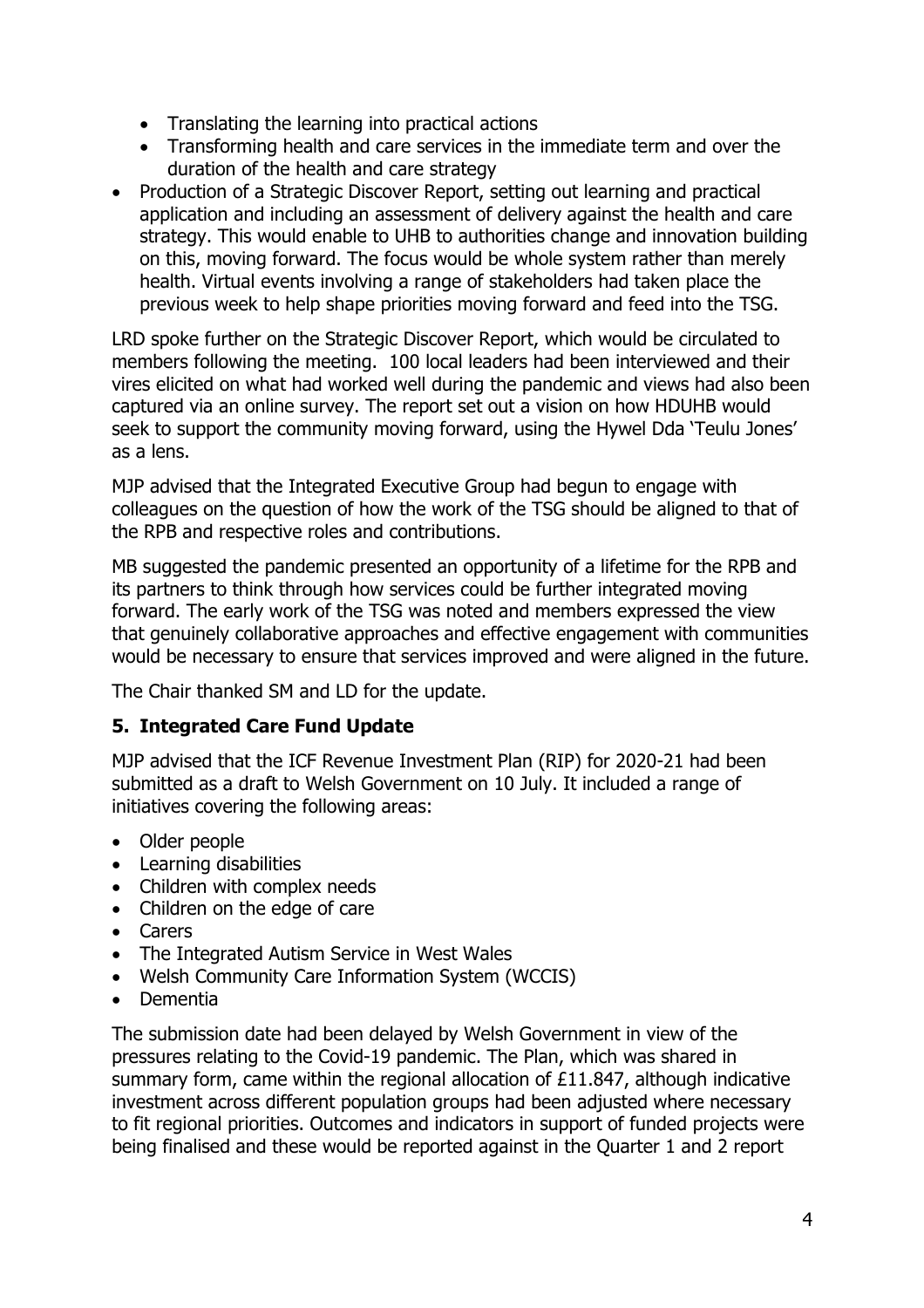which would be brought to the RPB in October in advance of submission to Welsh Government. **ACTION: KN**

It was noted that there was no requirement for formal approval of the RIP by Welsh Government.

Members were advised that the majority of projects within the RIP were rolled over from 2019-20, in accordance with Welsh Government guidance. Detailed project plans for the dementia element were still being worked up and the summary provided highlights of planned activity across a three-stage care and support pathway. The full dementia plan would be brought for noting and sign-off at a future meeting. **ACTION: KN**

MJP further advised that the planned redirection of £8m from the ICF Capital programme to support the design, build and restoration of field hospitals, reported to the RPB in May, was being reversed due to alternative funding being provided for this purpose by Welsh Government. Accordingly, paused projects within the Capital programme would be recommenced as soon as practicable and progress reports brought to the RPS as delivery was taken forward. **ACTION: KN**

Members were informed of the requirement by Welsh Government for a written agreement to be signed by all partners setting out how the ICF investment would be deployed and governance arrangements to ensure effective management and reporting of the fund. A draft agreement had been circulated prior to the meeting and all partners had been engaged in its drafting.

Finally, MJP advised that ICF funding was due to be terminated on 31 March 2021. Risks were being identified regionally, whilst conversations continued with Welsh Government regarding possible provision of transitional funding in 2021-22 to maintain key programmes at the same time as discussing possible longer-term funding models. An evaluation of Transformation Fund programmes (see Item 6) and key ICF initiatives in West Wales over the summer would inform this discussion. This was noted.

The RPB approved the 2020-21 RIP and draft written agreement.

#### **6. Transformation Fund Update**

The Chair welcomed JL, Strategic Transformation Lead (Programme 3/ Ceredigion) and RL (Programme and Change Manager in the Regional Partnership Unit), who were in attendance for this item. MJP provided an overview progress in relation to the three Healthier West Wales programmes supported through the Transformation Fund, referring to a detailed update paper which had been provided prior to the meeting. This included details of how programmes had been key in partners' response to the Covid-19 outbreak.

The Board was advised that updated evaluation requirements for transformation programmes had been issued by Welsh Government in June 2020. Under these, partnerships were required to undertake a high level evaluation of progress and the impact of Covid-19, informing business cases for mainstreaming successful activity or decisions to discontinue less successful approaches. These needed to be submitted to Welsh Government by 30 September. Currently, transformation funding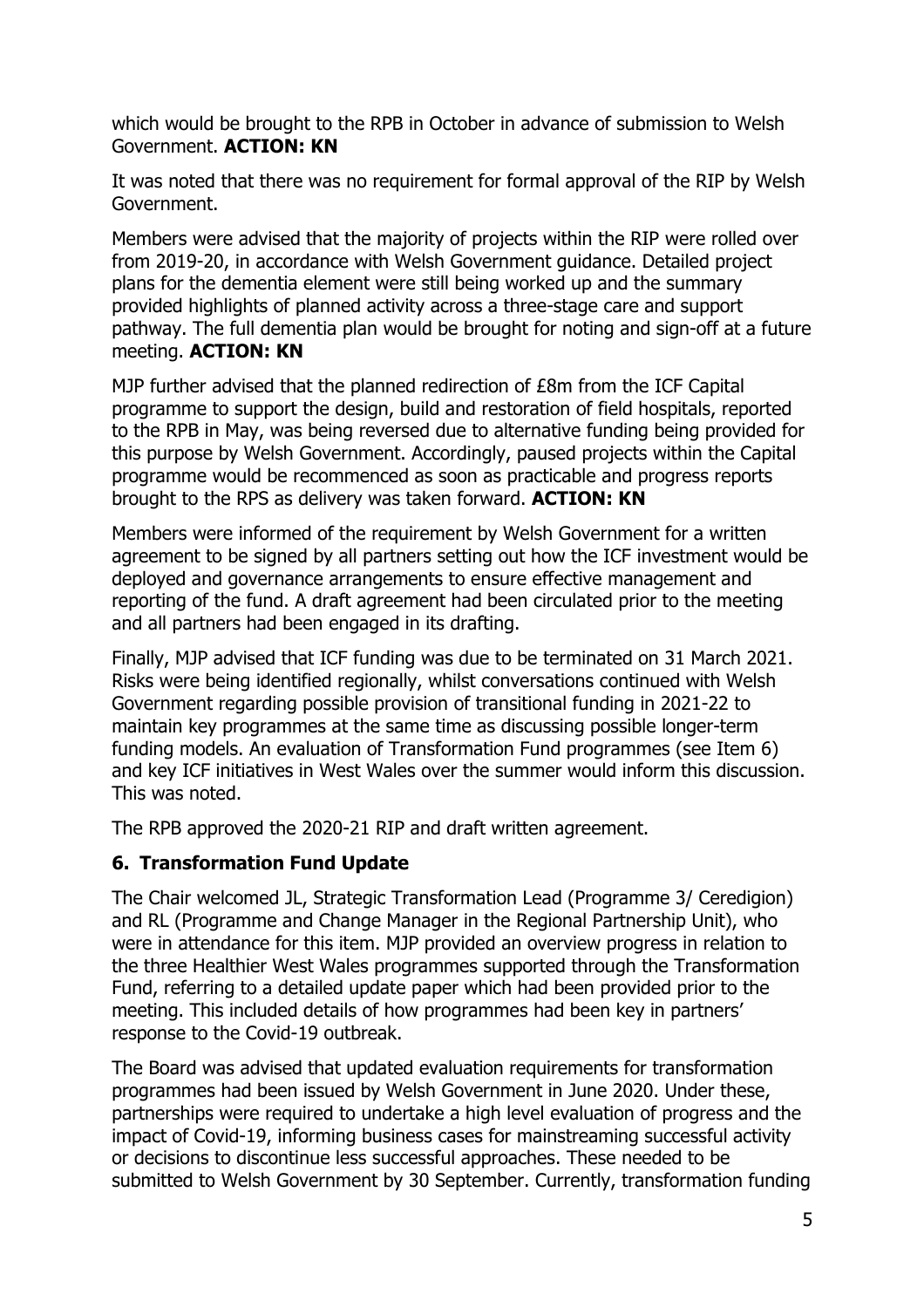was scheduled to cease from 31 March 2021; however as in the case of ICF, discussions were continuing with Welsh Government over possible transitional funding.

MJP further advised that:

- Appointments had been made to the West Wales Research, Innovation and Improvement Hub for which up to £250K had been made available to the region on 2019-20 and 2020-21
- An additional £60K had been made available to support performance and evaluation of the partnership's programme. This was funding a Performance Evaluation Officer within the Regional Partnership Unit
- A further £40K had been made available to support continuous engagement. Proposals for using this allocation were being worked through, with the aim of supporting the recently-established regional engagement community of practice, and would be brought to the RPB for agreement. **ACTION: MJP**

## **7. Children's services Update**

MJP advised that, following the visit by the Children's Commissioner for Wales to the RPB in January and other across Wales in late 2019/ early 2020, her report 'No Wrong Door: Bringing Services Together to Meet Children's Needs' had been published in June 2020. The report contained a number of recommendations for RPBs, highlighting their role in improving collaboration and the integration of emotional and mental health services for children and young people, and the need to rebalance regional programmes to ensure that children's services were prioritised alongside care and support for other population groups.

As a first step, a regional Children's Services Group was being established and would be chaired jointly by Jonathan Griffiths and Ros Jervis. An initial priority for the group would be to develop an action plan against the Commissioner's recommendations and this would be brought to the RPB for sign-off at the October meeting. **ACTION: MJP**

## **8. Welsh Government Review of Strategic Partnerships**

Members were advised that a report had been produced following a review of strategic partnerships across Wales conducted by Welsh Government, the Welsh Local Government Association and Welsh NHS Confederation. The report had identified a plethora of partnerships which had resource and capacity implications for participating agencies and a lack of clarity regarding the overlap between RPBs and Public Services Boards (PSBs). Unconnected partnerships on similar footprints was leading to additional bureaucracy. There was no clear consensus from stakeholders engaged in the review, although it was clear that there was no appetite for merging or abolishing existing partnerships but a sense that collaboration should happen at a local level to streamline and optimise arrangements.

Some concern was expressed regarding the value of the report, particularly given that recent work by the Wales Audit Office on PSBs published in 2019 had not been adequately followed through to date. The central questions of maintaining local democratic accountability and promoting the work of the RPB more clearly across